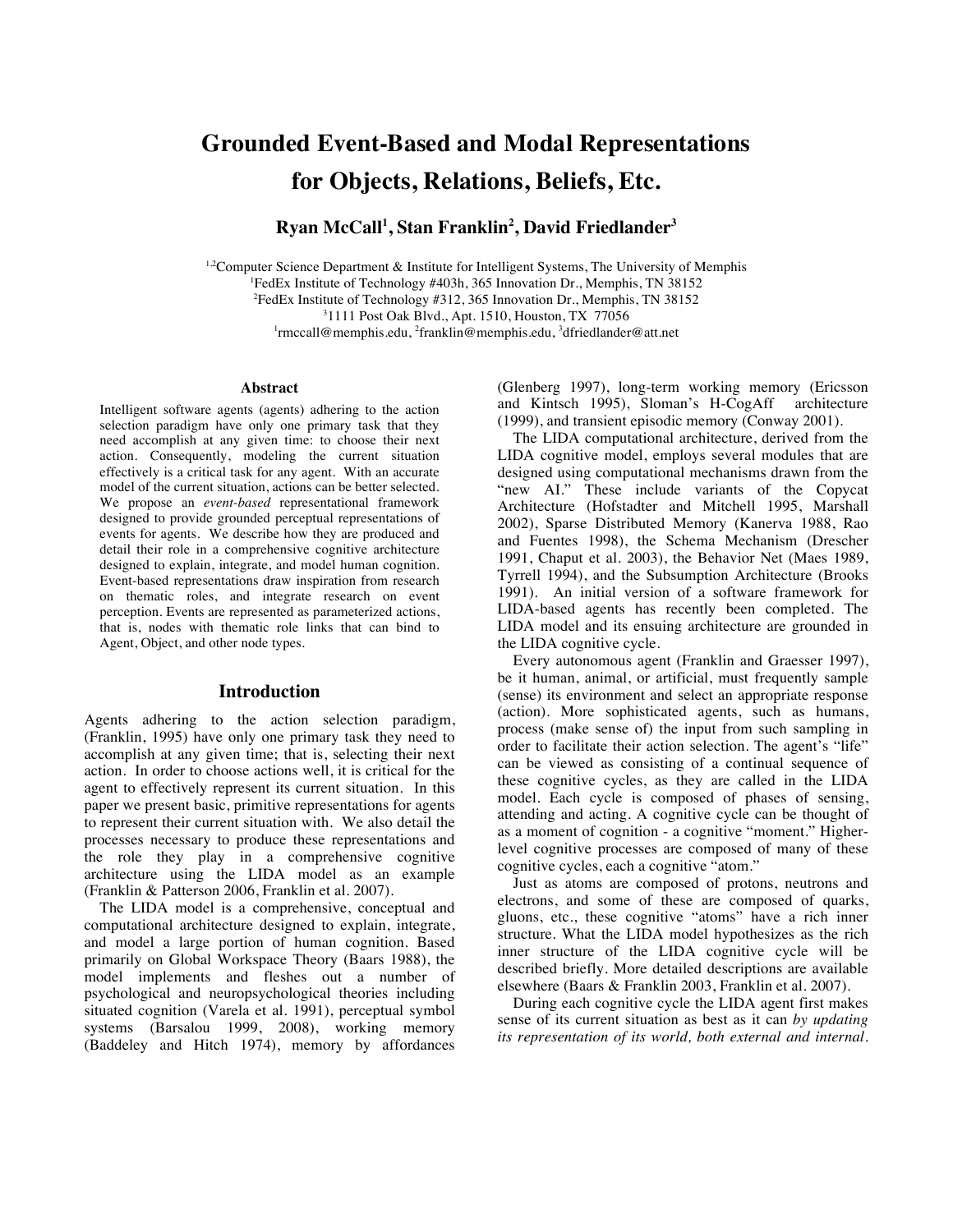

Figure 1. The LIDA Cognitive Cycle

By a competitive process, as specified by Global Workspace Theory, it then decides what portion of the represented situation is most in need of attention. Broadcasting this portion, the current contents of consciousness, helps the agent to finally choose an appropriate action and execute it. Thus, the LIDA cognitive cycle can be subdivided into three phases, the understanding phase, the attention phase, and the action selection phase. Figure 1 should help the reader follow the description. It proceeds clockwise from the upper left .

 Beginning the understanding phase, incoming stimuli activate low-level feature detectors in Sensory Memory. This preprocessed output is sent to Perceptual Associative Memory where higher-level feature detectors feed in to more abstract entities such as objects, categories, actions, events, feelings, etc. The resulting percept is sent to the Workspace where it cues both Transient Episodic Memory and Declarative Memory producing local associations. These local associations are combined with the percept to generate a current situational model, the agent's understanding of what's going on right now.

Attention Codelets<sup>1</sup> begin the attention phase by forming

coalitions of selected portions of the current situational model and moving them to the Global Workspace. A competition in the Global Workspace then selects the most salient, the most relevant, the most important, the most urgent coalition, whose contents become the content of consciousness that are broadcast globally.

 The action selection phase of LIDA's cognitive cycle is also a learning phase in which several processes operate in parallel. New entities and associations, and the reinforcement of old ones, occur as the conscious broadcast reaches Perceptual Associative Memory. Events from the conscious broadcast are encoded as new memories in Transient Episodic Memory. Possible action schemes, together with their contexts and expected results, are learned into Procedural Memory from the conscious broadcast. Older schemes are reinforced. In parallel with all this learning, and using the conscious contents, possible action schemes are recruited from Procedural Memory. A copy of each such scheme is instantiated with its variables bound, and sent to Action Selection, where it competes to be the behavior selected for this cognitive cycle. The selected behavior triggers Sensory-Motor Memory to produce a suitable algorithm for the execution of the behavior. Its execution completes the cognitive cycle.

While its developers hesitate to claim that LIDA is more

The term codelet refers generally to any small, special purpose processor or running piece of computer code.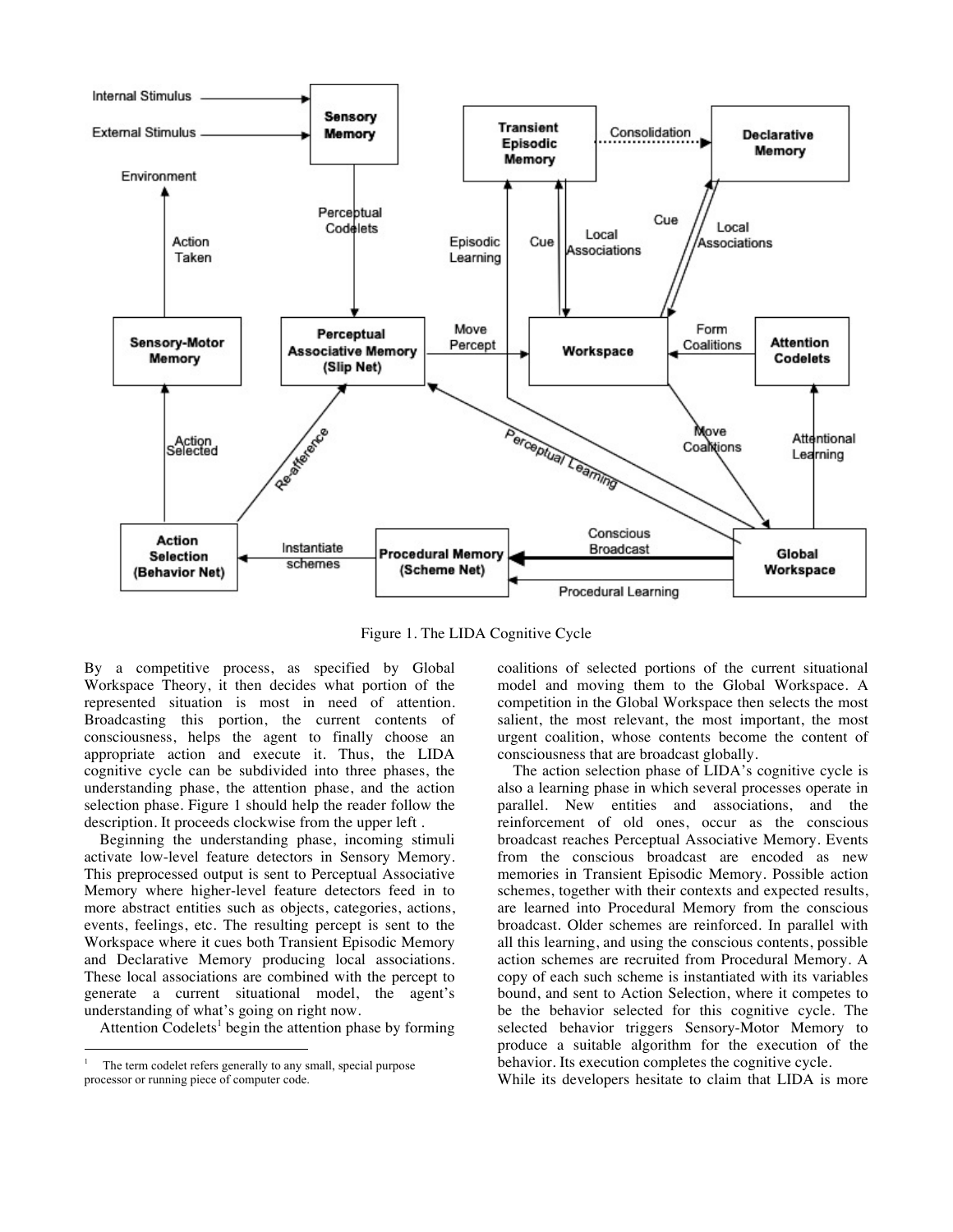general or more powerful than other comprehensive cognitive architectures such as SOAR (Laird, et al., 1987), ACT-R (Anderson, 1990), Clarion (Sun, 2007), etc., they do believe that LIDA will prove to be a more detailed and faithful model of human cognition, including several forms of learning, that incorporates the processes and mechanisms required for sophisticated decision making.

LIDA has a number of features that separate it from other cognitive architectures. There is an explicit attention mechanism (functional consciousness) to focus on a salient portion of its current situation. Feelings and emotions are used for motivation and to bias learning. LIDA incorporates the "cognitive cycle" hypothesis – that the action-perception cycle (Neisser, 1976; Freeman, 2002) can be thought of as a cognitive atom, and that all higherlevel cognitive processes are composed of multiple cognitive cycles implemented using behavior streams. LIDA's Workspace provides a detailed inner structure for preconscious working memory. It includes a model of the agent's current situation (Current Situational Model). The Current Situational Model contains a perceptual scene with windows for both real and virtual (imaginary) conceptual representation (McCall, Snaider, Franklin, 2010). The Current Situational Model also contains complex structures for an even higher-level, "global" representation. The Workspace also contains an ordered queue of the recent contents of consciousness (Conscious Contents Queue) and an episodic buffer of recent local associations (Franklin et al., 2005).

A quick glance at the LIDA model, particularly its cognitive cycle diagram (Figure 1), makes the model appear modular. This interpretation is misleading. Within a single cycle, individual modules such as Perceptual Associative Memory and Action Selection are internally quite interactive. Structure-building codelets operate interactively on the Workspace. The cognitive cycle as a whole operates quite interactively, in that internal procedures happen asynchronously. For example, nodes and links in Perceptual Associative Memory instantiate grounded copies of themselves in the Workspace whenever they become sufficiently activated, without waiting for a single percept to be moved. Thus, the cognitive cycle is more interactive than would be expected by a system based on information passing between modules. The only straight information passing in the entire cycle is the conscious broadcast of a single coalition's contents and the selection of the single action to be performed. All other processes within a cycle are interactive. All higher-level, multi-cyclic processes in LIDA are quite interactive, since their cognitive cycles, occurring at a rate of five to ten per second, continually interact with one another. Though LIDA superficially appears modular, it is, in its operation, much more aligned with the interactive approach.

# **Background**

Earlier versions of LIDA's representations consisted of only nodes and links (Franklin 2005). However, their use is impractical to represent the kind of processed information produced by complex perception. For example, representing a detailed visual image with nodes and links does not appear to be the most effective representation from which to make geometric inferences.

In many important Cognitive Architectures (e.g. SOAR, ACT-R, Clarion), symbolic representations are used (Langley 2009). While symbolic-like representations are, in our view (Franklin, 1995) necessary for cognition, they must be grounded in external reality. A major shortcoming of early artificial intelligence was its ignoring of the perceptual processes necessary for real-world cognition. Granted, understanding perception and implementing it computationally is a challenging task. This criticism of symbolic representations extends to users of pre-processed domains, e.g. virtual worlds or simulations in which agents can perceive object "for free". In the "real" world, agents must *construct* meaning from their environment. While such simulations are useful, it is imperative that agents developed for such simulations do not rely on preprocessed stimuli. The danger here is that the agent's performance will not scale to more complex or "real-world" problems.

One important kind of perceptual representation is what we have termed *event-based representations*. In this scheme events are represented as parameterized actions (Allbeck and Badler, 2003). We essentially take our definition of events from Zacks & Tversky (2001): an event is the contents of a segment of time at a given location, and that segment is perceived to have a beginning and an end. We are primarily interested in events lasting on the order of a few seconds, such as throwing a ball.

Next we describe primitive feature detectors, Perceptual Associative Memory nodes, and their role in producing perceptual representations that are ultimately grounded in the sensory stimulus. These representations retain their sensory modality groundings as they are used in cognitive processing. This ensures that our representations are modal and grounded (Barsalou 1999, 2008) and follow an embodied approach to cognition (Barsalou 1999, 2008; de Vega, Glenberg and Graesser, 2008; Varela et. al., 1991). Then we propose classes of representational nodes thought to be most primitive (fundamental). We focus in detail on a particular class, action nodes, that, with their thematic role links, are used to produce event representations. Next we propose primitive link classes analogous to the primitive node classes. Finally, we identify future Finally, we identify future directions for our research in this area.

# **Sensory Memory and Perceptual Associative Memory Components**

#### **Primitive feature detectors**

In LIDA, all feature detectors are a part of Perceptual Associative Memory (PAM). Each feature detector consists of a PAM node and an algorithm to compute the current activation of the node. Each also has a receptive field comprised of lower level feature detectors or some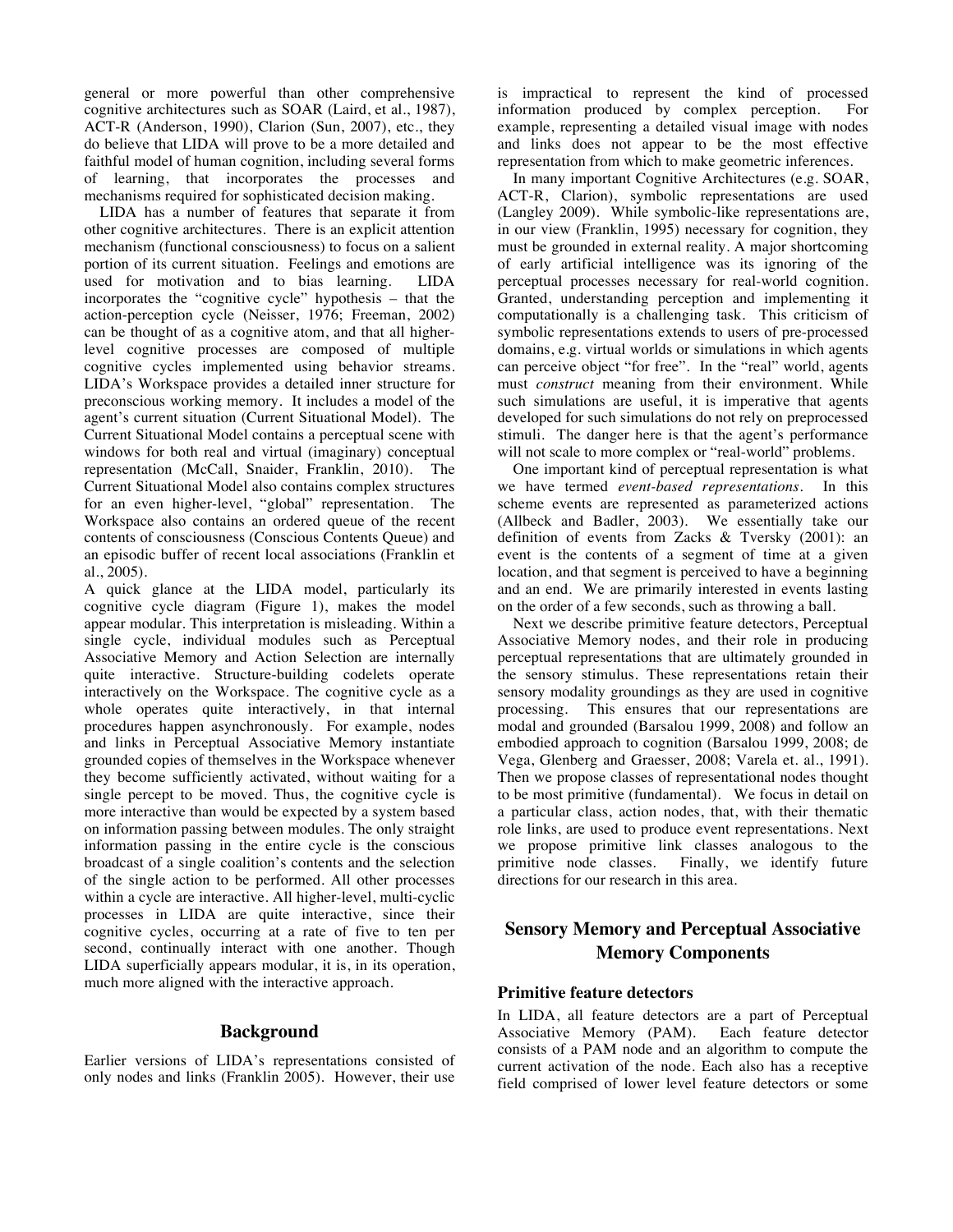subset of the agent's sensory memory. The activation depends on the activity of the entities in its receptive field, for example, a center-surround cell in human vision. Unless a primitive feature detector (PFD) is detecting a trivial pattern in the sensory stimulus there must be some processing or algorithm to compute the PFD node's activation depending on the activity within its receptive field. Regardless of mechanism used for detection, the end result of the feature detection process is the sending of activation to a PAM node or nodes. Such a processing step effectively translates raw sensory input into a higher-level node representation. It is here that the first "map" is being "drawn" of the current environmental "territory".

#### **Nodes**

Each node in PAM has base-level, a current, and a total activation. Base-level activation measures the long-term importance or usefulness of the node, and can be modified as part of perceptual learning. The current activation of a node is a measure of that node's relevance in the current situation. Current activation for a non-primitive feature detector node *A* is some function of the activation of other nodes with links that enter into *A*. Links have weights, which may factor into this computation of current activation. Current activation decays quickly for the nodes near PFD nodes and more slowly for nodes farther away from (and more abstract than) PFD nodes. Total activation is simply the sum of base-level and current activations.

 In LIDA, when a PAM node goes over its threshold, it is said to be instantiated. Instantiation involves creating a copy of the original node and binding its variables. Instantiated PAM nodes ought to maintain connection to the lower level sensory representations that have activated them. If this is not done, them the node becomes an ungrounded symbol. Since every PAM node ultimately gets its activation from PFDs, all perceptual representations in LIDA are sufficiently grounded in LIDA's sensory machinery.

**Proposed primitive node classes.** Nodes and links from LIDA's Perceptual Associative Memory are a major kind of representation for the LIDA architecture. In particular, they play a central role in the building of structures in the preconscious Workspace. They should be thought of in terms of Barsalou's (1999) perceptual symbols. There is further discussion of additional kinds of representation thought to be critical to the success of a generally intelligent system (Wang, Goertzel, and Franklin, 2008). Major node classes thought to be primitive include *action nodes* that represent actions, *feature nodes* representing perceptual features such as red*, and class nodes* representing categories. Instance and feature nodes are linked to class nodes providing activation. *Instance (object) nodes* represent instances of a class. Attachment of instance nodes to class nodes is via links that represent membership. Finally, *feeling nodes*, implement values.



Figure 2. The action node *Put* has *Agent*, *Object*, and *Location* role links.

Action nodes (Figure 2) are central to event representation. Every action nodes has thematic role links, first introduced by Fillmore (1968). We make no claim that any particular classification of thematic roles is the best; rather we use Fillmore's as an example. The binding of thematic role links of action nodes to role filler nodes takes place in the preconscious Workspace, possibly requiring multiple cycles. If the event had been learned into PAM, i.e., if an action with specific role-fillers had been learned as a single unit, then the event could be recognized directly in one cognitive cycle. We take an action node together with bound role nodes to constitute the representation of an event (Figure 3)*.* In spoken language there are different senses of the same action e.g. strike, as in "to cause harm" or "to impact". For these cases there must be a unique node for each sense of the action. Also note that there are endless combinations of role-fillers that could be bound to a given action depending on the environmental situation. By adding a representation for events to the LIDA model, events can come to attention (consciousness), be learned into LIDA's various memories and, once learned, be recognized directly in a single cognitive cycle. We extend the notion of action to include states of being. Thus the node for "exists" is considered to be an action node with roles links just like other action nodes. The *exists* node would be used in combination with an object to represent the presence of this object in the current situation. Structure-building codelets, which are daemon-like processes, match active nodes in the Workspace to unfulfilled roles.

 Instance nodes represent instances of a class. They are attached to the class node via links that represent membership. Instances of a class are features in the sense that they have a role in defining the class. Non-instance nodes that are attached to the class node by links are called feature nodes. The activation of a feature node contributes to the activation of the class node(s) to which that feature node is linked. The instance nodes plus the feature nodes that are connected to a class node are what define the class.

**Proposed primitive link classes.** Each link has a source node and a sink node. There are separate links for passing activation in each direction.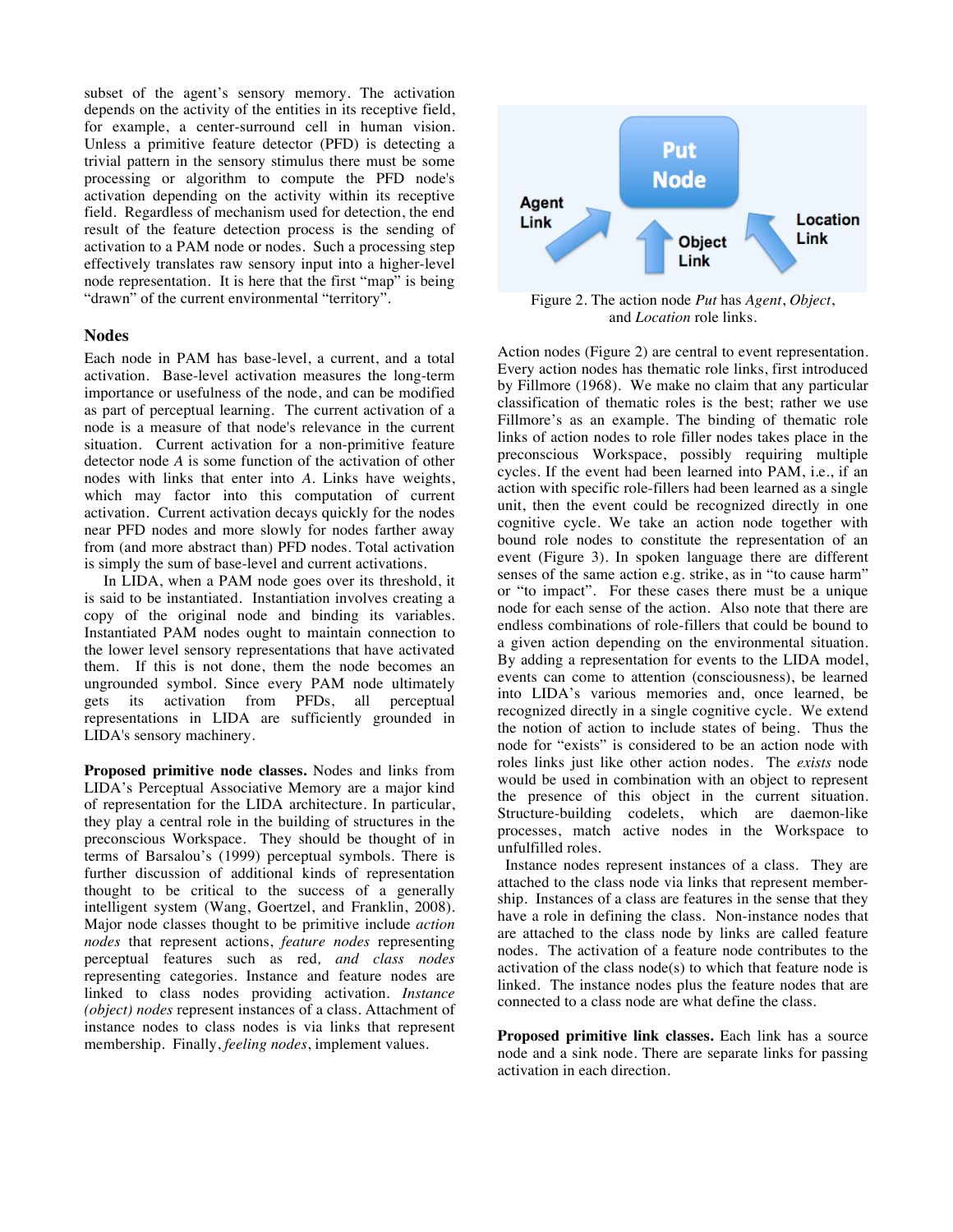

Figure 3. The event representation for the event "Jake put the coffee mug on the table"

Each link class includes its own weighting scheme for passing activation between the source node and sink node. Nodes and links may be added via perceptual learning. Links are meant to represent relationships between nodes. So the classes of links thought to be primitive include: *isa-feature-of*, *is-a-part-of*, *spatial*, *causal*, *thematic role*, *membership,* and *kind-of*. By adding these link classes we distinguish between different kinds of relationships that occur in representation: thematic roles in events, spatial relationships for geometry, relationships of membership, etc. Two other primitive link classes have functional significance: *feeling* links associate nodes with feeling nodes, while *lateral-inhibitory* links allow one node to inhibit another. Causal links concern events on the order of 10 to 100 ms apart in time. Kind-of links represents a subset relationship e.g. polar bear –kind-of-> bear.

 Spatial relationships are represented at a higher conceptual level by spatial links. At a low level, spatial relations may be represented by a geometric map of objects similar to how a political map reflects the actual shape and position of countries. A conceptual representation of a spatial relationship, e.g. *left-of,* represents all possible such relations. Thus a *left-of* link may be activated whenever<br>such a relationship occurs. Depending on the such a relationship occurs. circumstances, the relationship may be represented by one unidirectional spatial link between two objects or, alternatively, by two unidirectional links connecting the Unidirectional links provide additional information about the relationship of the two nodes they connect. For example the direction of the link in *bob –left-of-> bill* says that bob is on the left and bill is on the right. Other examples of spatial links include *rightof*, *in-front-of*, *in-back-of*, *above*, *below*, and *touching*.

 Common thematic roles thought to be primitive for representation in LIDA are *Agent, Attribute, Beneficiary, Source, Destination, Location, Experiencer, and Instrument* (Verbnet, 2009, Sowa, 1991). In LIDA, the 'object' role link is considered to be equivalent to an affordance link, that is, a link that represents an affordance of an object (Gibson, 1979).

**Implementation and Testing.** A software framework for LIDA-based agents has recently been developed. We plan to use it to replicate data from existing psychological experiments (e.g. reaction time, backward masking, etc.) Such data will be used to test and tune internal parameters of the model.

We plan to test performance by replicating previous experiments in event segmentation, for example, segmenting the movement of a ball into events (Zacks 2004).

## **Conclusion**

We have described how grounded perceptual representations can be produced within a comprehensive cognitive architecture. A number of primitive node and link classes were proposed as fundamental representational building blocks. A particular class of nodes, action nodes, feature members with thematic role links. Action nodes with bound role links comprise the representation of an event. A major direction for future research involves addressing issues arising from event representation where multiple events at possibly different time scales are present in the agent's model of the current situation.

# **Acknowledgements**

The authors would like to thank Javier Snaider and Sidney D'Mello for feedback and suggestions on some of the ideas presented in this paper.

## **References**

- Allbeck, J. & Badler, N. (2003). Representing and Parameterizing Behaviors, in Life-Like Characters: Tools, Affective Functions and Applications, H. Prendinger and M. Ishizuka, Eds.: Springer.
- Baars, B. (1988). *A Cognitive Theory of Consciousness*. Cambridge: Cambridge University Press.
- Baars, B, & Franklin, S. (2003). How conscious experience and working memory interact. Trends in Cognitive Sciences Vol. 7 No. 4.
- Baddeley, A. D., & Hitch, G. J. (1974). Working memory. In G. A. Bower (Ed.), The Psychology of Learning and Motivation (pp. 47–89). New York: Academic Press.
- Barsalou, L. (1999). Perceptual symbol systems. *Behavioral and Brain Sciences, 22*, 577–609.
- Barsalou, L. (2008). Grounded Cognition. *Annual Review of Psychology, 59*, 617–645.
- Brooks, R.A. Intelligence without Representation. Artificial intelligence, 1991. Elsevier.
- Chaput, H. H., Kuipers, B., & Miikkulainen, R. (2003). Constructivist Learning: A Neural Implementation of the Schema Mechanism. Paper presented at the Proceedings of WSOM '03: Workshop for Self-